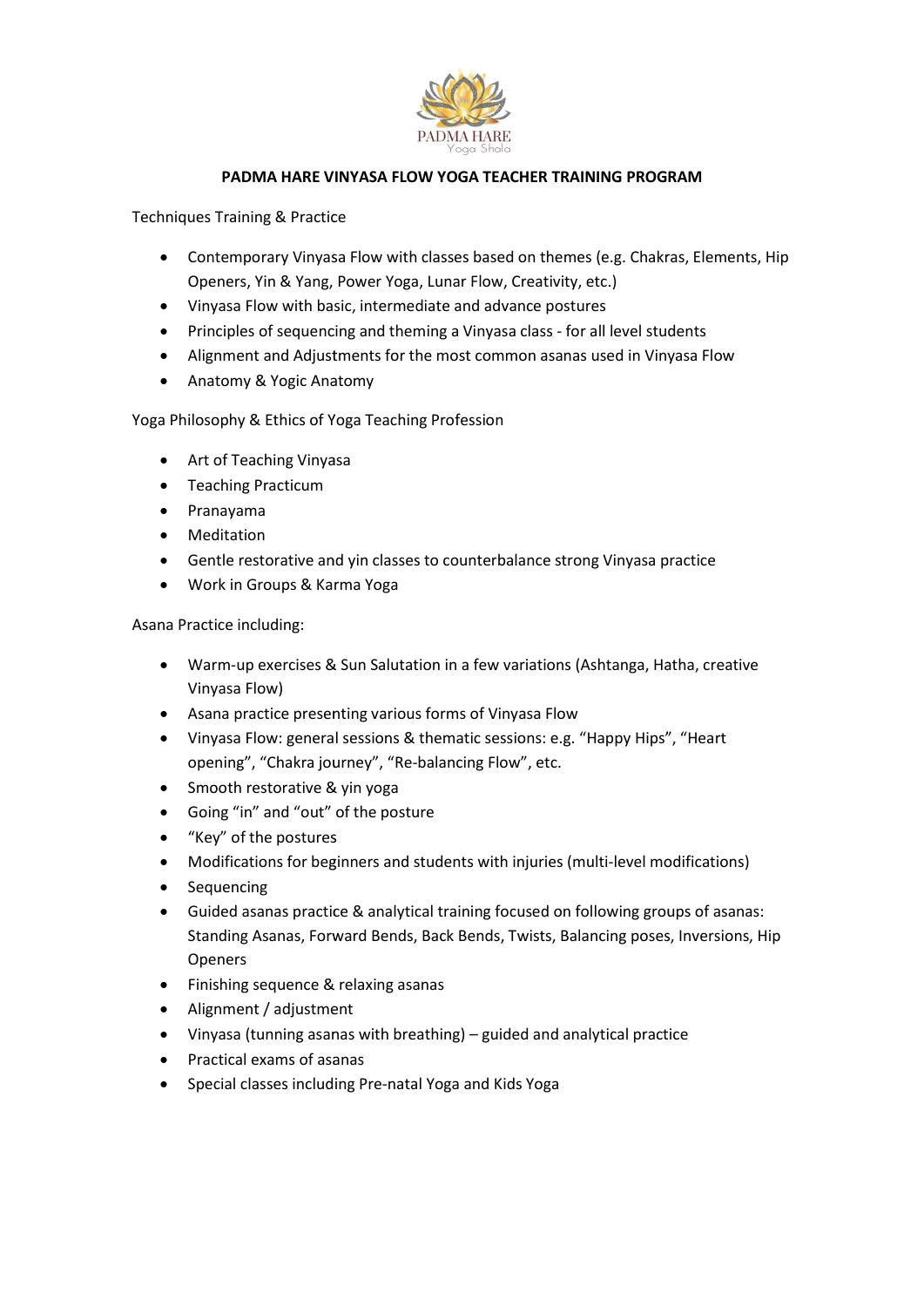

Teaching Methodology :

- Art of teaching: teacher's qualities, intention and attitude, teaching styles, observation, giving instructions, feedback, sequencing, class management and class routine, principles of demonstration – theory and practice ("mirror" versus "real", how to demonstrate, how not to demonstrate, practice in groups + feedback)<br>Tasks of Yoga Teacher<br>Anatomy of alignment – theory and practice
- Tasks of Yoga Teacher
- Anatomy of alignment theory and practice
- Safety First! how to teach and practice Yoga without injuries
- Correction techniques
- Modes of adjustment verbal, hands-on, props
- "Art of touch" physical adjustment rules and principles
- Practice in pairs on concrete asanas

## Anatomy & Physiology:

- General movement and body terminology
- Practice in pairs on concrete asanas<br>
tomy & Physiology:<br>• General movement and body terminology<br>• Systems of the human body their meaning and functions
- Nervous, Skeletal and Muscular systems and their co-relations in context of yoga practice
- Breath deeply! respiratory system in the context of yoga
- Breath deeply! respiratory system in the context of yoga<br>● The way we move the key muscles of hatha yoga analyses of muscular work in asanapractice (theory & practice)
- asanapractice (theory & practice)<br>• Body's main limitations: compression tension proportion orientation and their meaning in asana practice on – tension – proportion – orientation<br>traindications of asanas;<br>us and Chakra theory<br>pga Teachers (20-30 hours):<br>ns, modes, contemporary meaning<br>of Yoga<br>the lineage of Vinyasa Flow, it's origins a
- meaning in asana practice<br>• Yoga and health benefits and contraindications of asanas;
- Yogic Anatomy: Koshas, Nadis, Vayus and Chakra theory
- Ayurveda introduction

Yoga Philosophy, Lifestyle and Ethics for Yoga Teachers (20-30 hours):

- Essence of Yoga history, definitions, modes, contemporary meaning
- Historical and cultural background of Yoga
- Historical and cultural background of Yoga<br>• The teaching of Krishnamacharya, the lineage of Vinyasa Flow, it's origins and foundations
- Definition of yoga and its interpretations
- 4 paths of yoga (Bhakti, Jnana, Karma, Raja)
- 3 gunas
- How can we apply Yoga philosophy in the contemporary lifestyle?
- OM / AUM and its meaning
- Patanjali Yoga Sutras and their interpretations (selection); 8 limbs of yoga and their meaning in the contemporary World 4 paths of yoga (Bhakti, Jnana, Karma, Raja)<br>3 gunas<br>How can we apply Yoga philosophy in the contemporary lifestyle?<br>OM / AUM and its meaning<br>Patanjali Yoga Sutras and their interpretations (selection); 8 limbs of<br>meaning
- The Vedas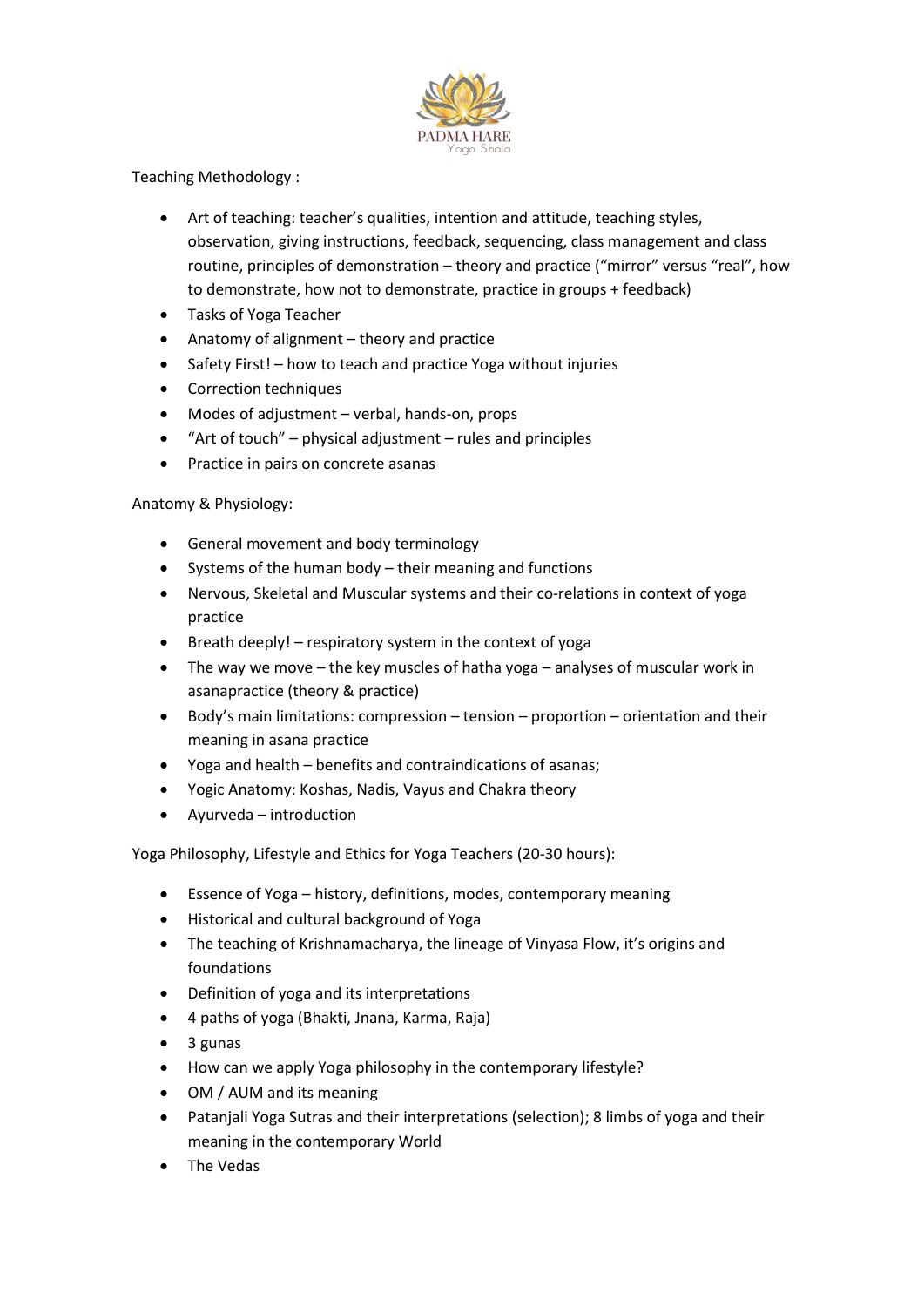

- **•** Baghavad Gita
- Samkya Philosophy

Ethics for yoga teachers:

- Values and meaning of being Yogi
- The place for Yogi in today's World
- Yogic daily routine: principles of diet, meaning of practice and essence of lifestyle es and meaning of being Yogi<br>place for Yogi in today's World<br>c daily routine: principles of diet, meaning of practice and essence of<br>led group discussion about basic philosophical issues related to yoga:
- Guided group discussion about basic philosophical issues related to yoga:
- The Self and The Ego
- The Consciousness
- Self Awareness
- The Responsibility of being a Yoga Teacher

## Practicum

- Practice of teaching under teacher's control: The Responsibility of being a Yoga Teacher<br>m<br>m<br>Practice of teaching under teacher's control:<br>-In pairs<br>-In small groups<br>Practical exam of teaching<br>Assignments on different subjects regards th<br>Feedback – receiving & giving<br>
	- -In pairs
	- -In small groups
	- -In big group
- Practical exam of teaching
- Assignments on different subjects regards the teachings
- Feedback receiving & giving

## Daily schedule:

- 07:00 Tea time
- 07:30 Asana practice
- 08:30 Pranayama practice
- 09:15 Breakfast
- 10:15 Pranayama theory
- 10:45 Philosophy and mantra
- $\bullet$  12:30 Lunch
- 14:30 Phisycal and subtle anatomy
- 16:00 Break
- 16:30 Adjustment and Alignment
- 17:30 Asana practice and meditation
- 19:00 Dinner
- 20:30 Self-study / night activity (eventually)
- 22:00 Silence